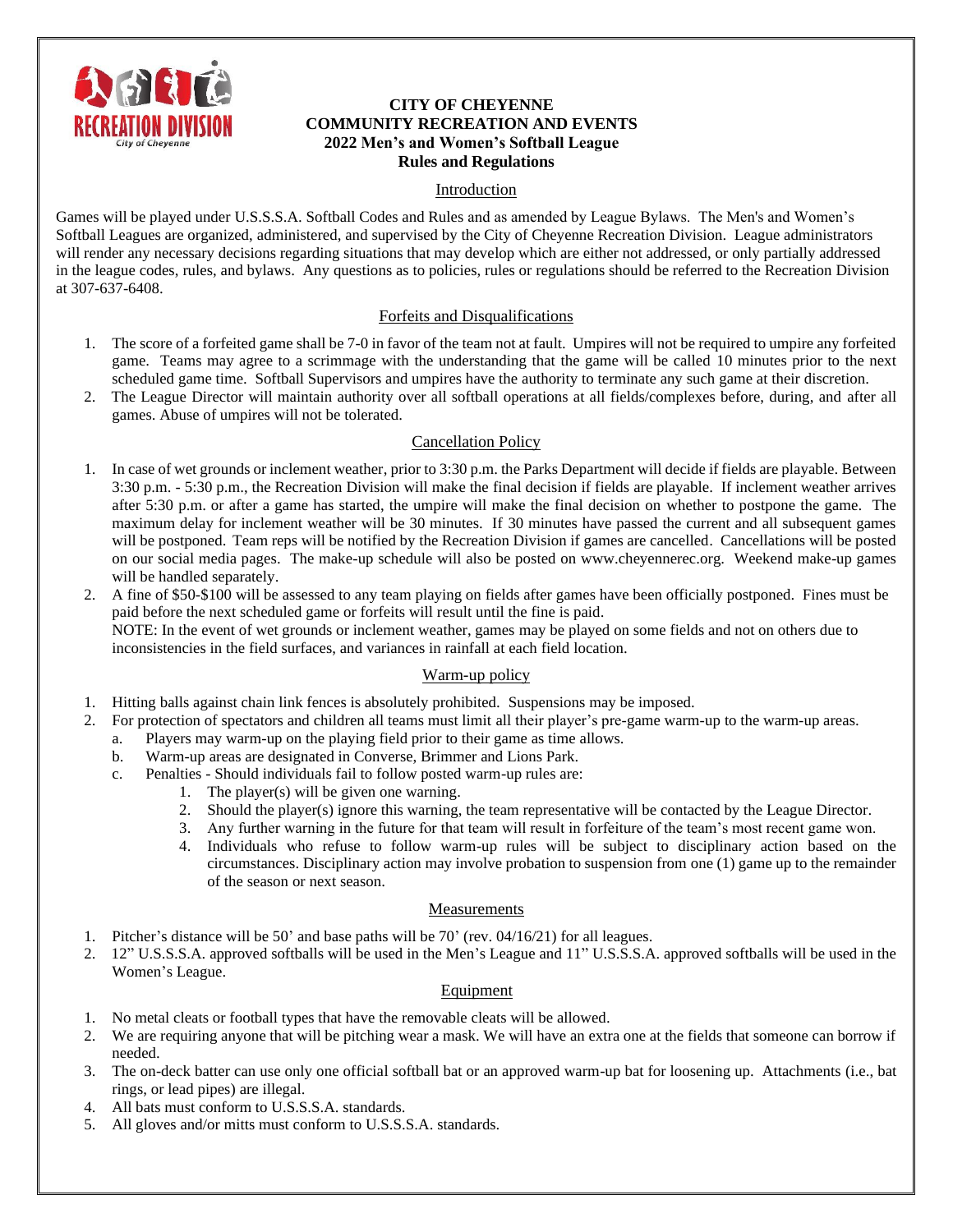# General Game Regulations

- 1. Men's and Women's leagues will play slow pitch softball and each team must start game with at least eight players. Teams may continue to play with eight players throughout the game, providing:
	- a. Any team starting, a league game, one or two players short shall suffer an out each time the vacant position comes to bat in the batting order. The placement of the vacant position(s) in the batting order shall be at the discretion of the team playing short, but cannot be changed after the lineups have been turned in. The player filling the vacant position will be considered a starter for that position in the batting order.
- 2. Lineup cards must be picked up from the scorekeeper at the appropriate field and turned into the scorekeeper at least 5 minutes prior to scheduled game time. The scorekeeper will distribute copies to the appropriate parties from the scorer's booth. Captains must acquire their copies from the scorer's booth. Line up cards will not be accepted by the scorekeeper unless first initial, last name and uniform number is listed for all players shown. Please indicate your team representative on your line-up card. If a team has not turned their lineup card into the scorekeeper by 5 minutes prior to the scheduled game time, they will be assessed one automatic out for their first scheduled turn at bat. Your leadoff batter still gets to bat you will just start out with one out.
- 3. Umpires will notify the official scorekeeper and team representatives as to the starting times of games. After the coin flip establishes home team, the clock begins at that point. After five warm-up pitches have been completed, the umpire shall call for first batter. If you have not been notified as to the official starting time, it is the team captain's responsibility to ask the umpire for the official time. You may refuse to play until you receive this information.
- 4. Length of Game:
	- a. A fully played game shall consist of seven full innings or fifty-five minutes. If, at the end of this time limit, seven innings have not been completed, the nearest full inning will be completed, and play terminated.
	- b. If inclement weather occurs after 20 minutes of game play, the game will be considered complete if the home team is winning at the time of cancellation. If not, the entire game will be rescheduled. Postponed games could be made up on Fridays, Saturdays, Sundays, and/or during Frontier Days, or at any other time designated by Recreation officials.
	- c. Any team having a twenty run or more lead at the end of the fourth inning, a ten run or more lead at the end of the fifth or subsequent inning, shall be declared the winner. If the home team is ahead by twenty or more runs at the end of  $3\frac{1}{2}$ innings, or ten or more runs any subsequent ½ innings, the game shall be a legal game and the home team shall be declared the winner.
- 5. Team winning flip of the coin, by the plate umpire with both representatives present, will choose to be home or visitor.
- 6. Players in all leagues will be only allowed 3 balls and 2 strikes. This is called a short count.
- 7. No player or coach will be allowed to argue balls and strikes. A player or coach may ask why a pitch was called a ball or strike, but you may not argue about it. For the first offense, the violator will be warned that to repeat the offense will cause prompt ejection from the game. If first offense is done in a flagrant manner, the offender will be immediately removed from the game by the umpire.
- 8. If an umpire determines that a player is placing other participants, including umpires, in danger of being hurt by continuous unintentional throwing of a bat, that player may be ejected by the official to protect other participants. Intentional throwing of a bat will result in immediate ejection from the game. Further sanctions against ejected players will be handled on an individual basis.
- 9. During league play, the batter is out when a second foul ball, caught or not, is hit after the first strike.
- 10. Balls hit foul or over the fences are to be returned to the umpires or scorekeeper, not a team's dugout.
- 11. Umpires will use a continuation ball rule: If ball goes out of play and a new ball is thrown in by the umpire, the new ball is the live ball until it is replaced by the umpire.
- 12. Only one offensive conference is allowed during any half inning.
- 13. Substitutes should be reported to the scorekeeper by the player or coach. A team may re-enter a substitute in a different order in the line-up if injury occurs, providing there is no one else to substitute, and the team still has at least 8 players.
- 14. Any player who is bleeding, has an open wound, or has an excessive amount of blood on his/her uniform must leave the game. The participant cannot return until the bleeding has stopped, the wound has been bandaged, and the soiled clothing has been changed (uniform not required). Any substitute required for this reason will not count against that team. The bleeding player may return to play in the same position/batting order with no penalty.
- 15. Courtesy Runner: Each team is allowed one courtesy runner per inning. A player may have another run in their place without requiring removal from the game.
- 16. Safety Base: On any attempt to force the batter runner out at first base on the initial throw that pulls the defense off first base into foul ground, the defense and the batter may use either the white or colored portion of the base. This does not include:
	- a. Returning to the base after over running.
	- b. Running on a base hit to the outfield (runner may touch the red or the white part), or
	- c. Re-tag to advance on a fly ball.
- 17. Teams may bat your roster up to 16 players. There is the option of keeping with the traditional batting order of 10 batters and keeping the rest of the roster as substitutes or batting up to 16 players. If a team bats more than 10 players, then the following rules apply. If batting the entire roster of 16 or less and there is no substitute and one player gets injured, when that player comes up to bat, it will be an out. If a player gets ejected from a game while batting the entire roster, then the team will forfeit the game. This is the same as starting a game with only 10 players and no substitute. If more than 16 players are present or only bat 11-15 of 16 players and a person is injured or ejected, then a substitute can replace that injured or ejected player. If